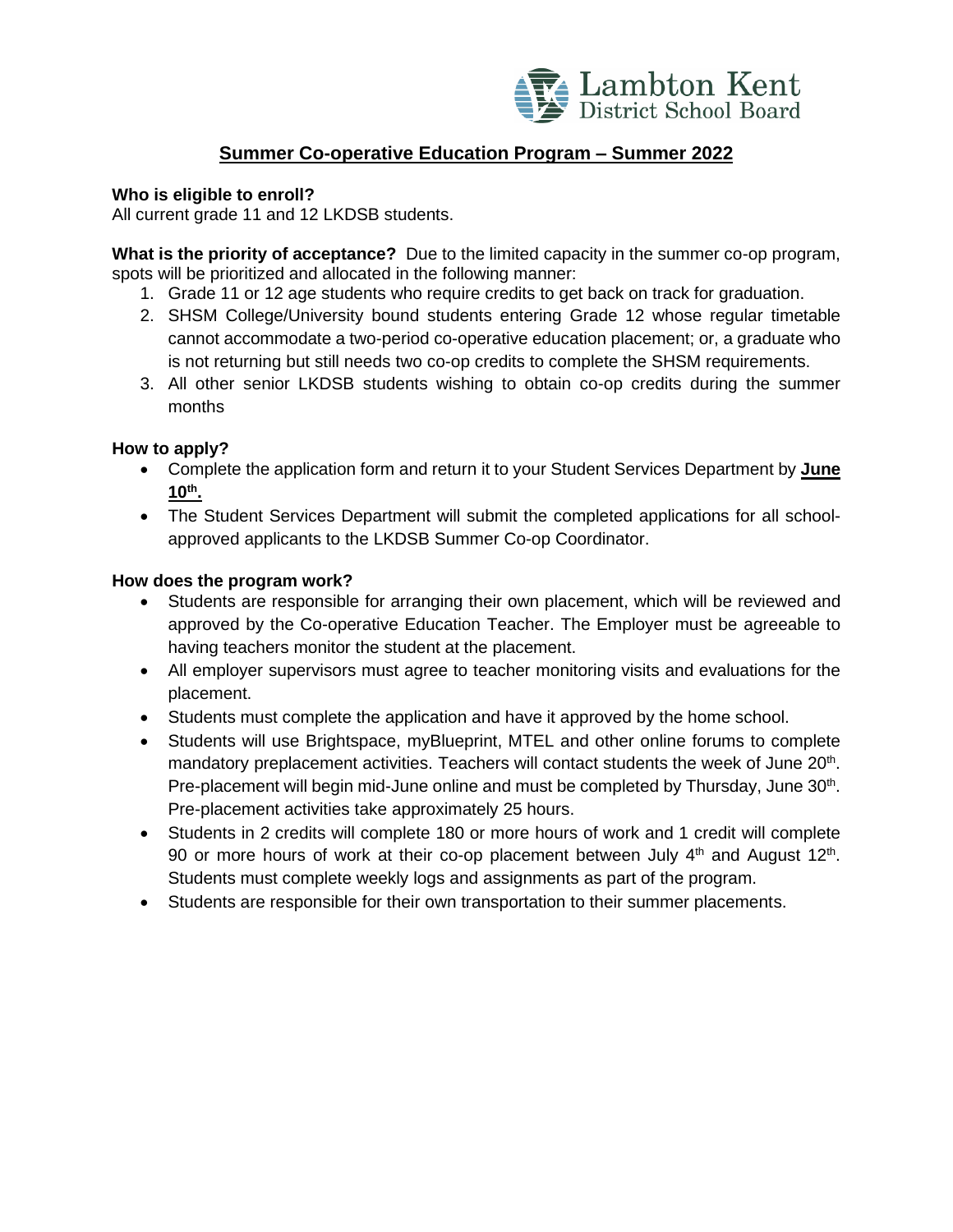# SUMMER CO-OPERATIVE EDUCATION PROGRAM STUDENT APPLICATION FORM

| <b>PERSONAL DATA</b>                                 |            |            |           |
|------------------------------------------------------|------------|------------|-----------|
|                                                      |            |            |           |
|                                                      |            |            |           |
|                                                      |            |            |           |
|                                                      |            |            |           |
|                                                      |            |            |           |
|                                                      |            |            |           |
|                                                      |            |            |           |
| Do you have an IEP?                                  | $\Box$ Yes | $\Box$ No  |           |
| <b>CO-OPERATIVE EDUCATION PLACEMENT INFORMATION:</b> |            |            |           |
|                                                      |            |            |           |
| Is this a paid job?                                  |            | $\Box$ Yes | $\Box$ No |
|                                                      |            |            |           |
| <b>FUTURE PLANS</b>                                  |            |            |           |
|                                                      |            |            |           |
|                                                      |            |            |           |
| <b>WORK EXPERIENCE</b>                               |            |            |           |
| Do you have a job now?                               |            | $\Box$ Yes | $\Box$ No |
|                                                      |            |            |           |
|                                                      |            |            |           |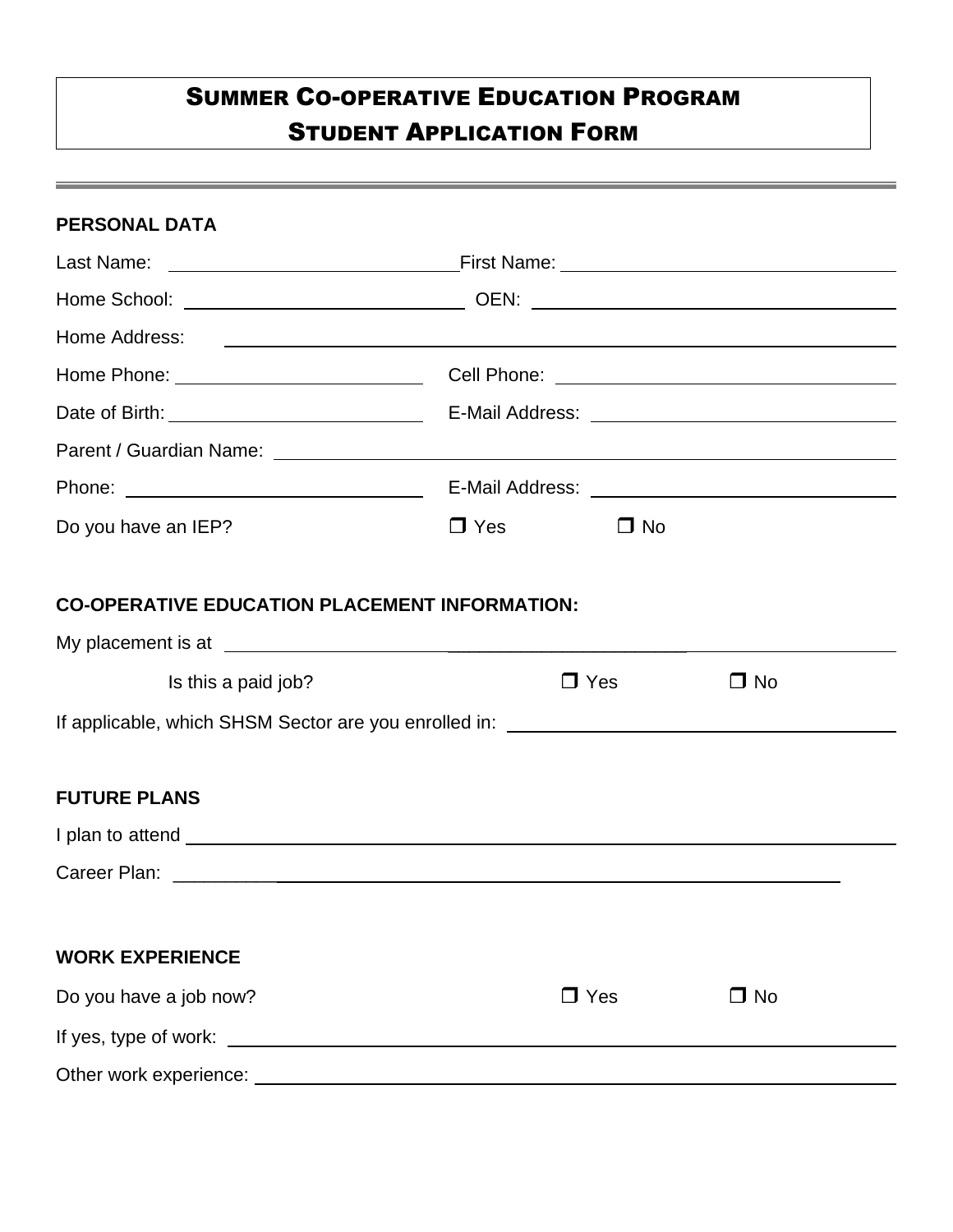# **TRANSPORTATION**

Transportation to and from the co-op placement is the responsibility of the student. Does the student have a reliable means of transportation to the co-op placement?  $\Box$  Yes  $\Box$  No

# **RISK MANAGEMENT POLICIES: VEHICLES (4.2.6 Students / Parents)**

The risk management policy with respect to the driving of owned or non-owned vehicles to or from the training station, as well as during the cooperative education experience, is outlined as it pertains to students/parents.

- 1. Transportation to and from the placement is the student's responsibility.
- 2. Consideration for assistance in the area of transportation should be directed to the teacher monitor.
- 3. The insurer of the vehicle must respond to any insurance claim.
- 4. Students who choose to drive personal/family vehicles are under no obligation to transport fellow cooperative education students to their placements.
- 5. Students have been instructed by the teacher monitor not to operate personal/family vehicles to conduct company business.
- 6. Students have been instructed by the teacher monitor not to operate non-owned vehicle, i.e., a company vehicle, unless it is recorded on the student's Co-operative Education Learning Plan.
- 7. If a student must operate a non-owned vehicle while on a Co-operative Education placement, then this must be documented on the student's Co-operative Education Learning Plan by the teacher monitor and authorized by the training station supervisor. The primary insurer is the training station's insurer.
- 8. If operating a non-owned vehicle is part of the co-op placement, the teacher monitor will ascertain that the student has the appropriate classification of driver's license.